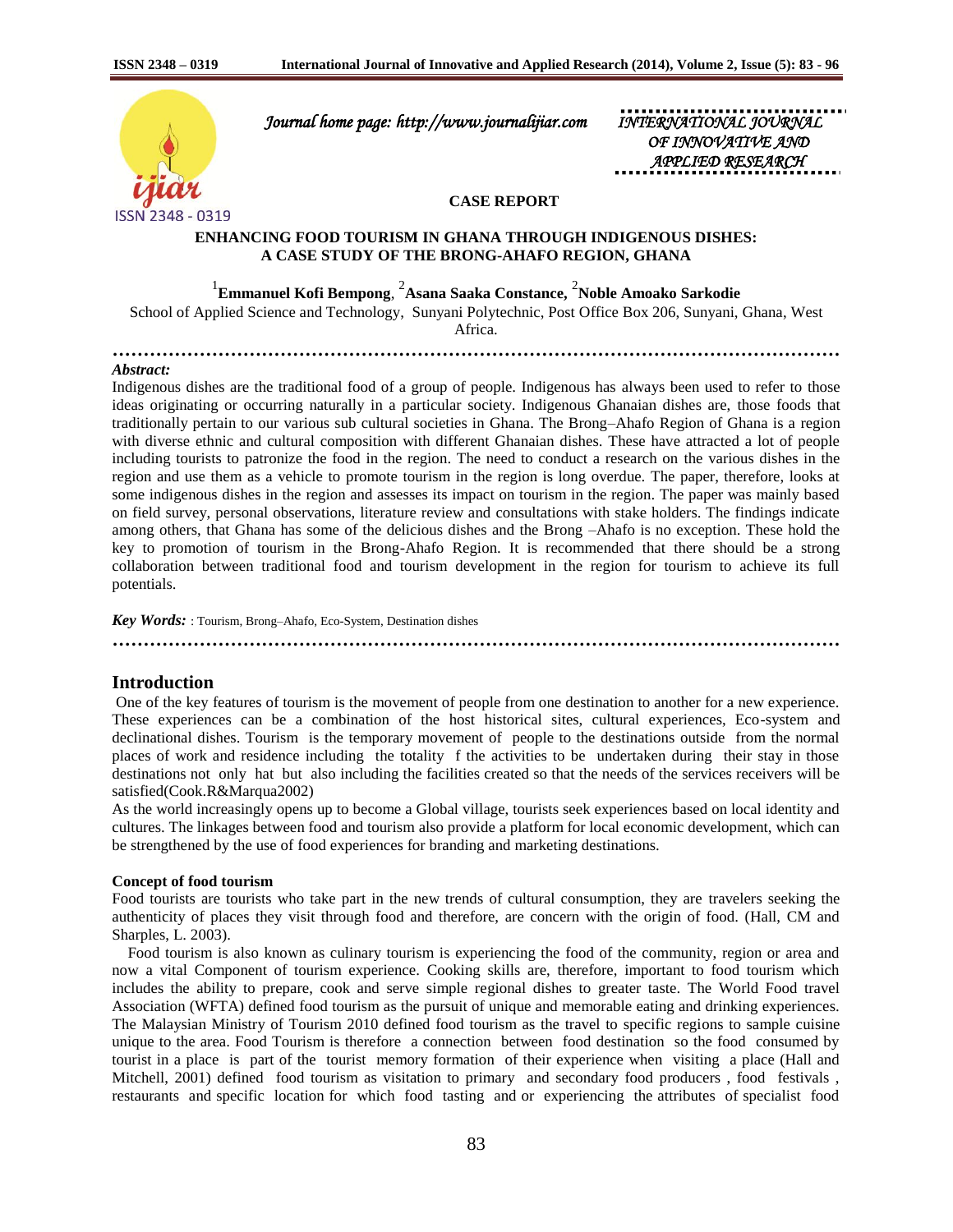production region are primary motivating factor for travel. This definition to me indicates that food tourism is a subset of cultural tourism and as simply put culture is a set of behaviors, knowledge and customs that shape a society and on which a sense of belonging is based. The design of any food tourism offering will not be viable if it does not take into account the cultural characteristics of the territory. Food tourism has also been referred to as indigenous tourism since it involves the use of local dishes. This allows for the growth and involvement of locals in the tourism industry. Food tourism has been a tool for rural communities which struggled to develop by use of proximity to food producing lands, rural communities which enjoy a comparative advantage when it comes to serving traditional food. It, therefore allows the local, communities to generate income, provide jobs and develop the local economy. This collaborate what Hall and Mitchell said that it is about experiencing the attributes of specialist food production are primary motivating factor for travel.

There are two types of food tourists

- a. Tourist who consume food as part of their overall travel experience
- b. Tourist whose activities, behaviors and destinations selection is influenced by their interest in food.

Food tourism is therefore expressive of a regional means that can be used to differentiate destinations in a highly competitive globalizing market. The linkages between food and tourism also provide platform for local economic development which can be strengthen by the use of food experiences for branding (Akordor, 2011)observed that when tourism is properly harnessed for the international market, it can generate a lot of revenue for national development.

#### **International food tourism**

The world is increasingly becoming a global village making people seek experiences that is based on a unique local identity and culture. This is because every member of the globe is proud of its cultural identity, which includes its food. Manuel Vazquez Montalba says "a person who does not drink his wine and eat his cheese has a serious identity problem". The cuisine of the destination is an aspect of utmost importance in the quality of the holiday experience. A study of leisure and recreational activities of all U.S.A residents travelers to overseas destinations from the office of travel and tourism industries in 200 clearly indicates that dining is the number one leisure activity with 86% of tourist dining for leisure. UNWTO, 2010, REPORT.

France is a country in the world noted strongly to be associated with culinary tourism for both international and French citizens travelling to different parts of the country to sample local foods and wine. All over the world, a third of tourist spending is devoted to food. (Quan and Wang,2004). Again according to the same research eating in restaurants is the second favourite activity of foreigners visiting the United States and the number one leisure activity for U.S travelers when they visit the country.

Eastern Europe has been over shadowed by Azerbaijan"s food for international travelers in the major restaurants and hotels. This is famous for its variety of meats, fish and vegetable dishes and all supplemented with soft greens and piquant spices.

Again,Azerbiajans khebab called shashlik made from fresh lamb, wild birds and fish with juicy is popular in most restaurant in those regions. This been one of the ancient recipes of the Azerbaijani people.

Southern American countries of Brazil and Argentina also have dishes that are attractive to international travelers. The Brazil cuisine of fruits and fish cooked together in the forest region with vegetables which is a reflexive of Portuguese African legacy which is very popular in most restaurants to international travelers.

The Asian regions continue to be dominated by Korean cuisines. These are all traditional foods of both North and South Korea. Kimchi which is a fermented spicy cabbage with bibimbab which is rice mixed with vegetables and meat is very renowned as healthy food from the region. To promote and sustain the food tourism organizations has developed gastronomic tour in Korea in collaboration with celebrities such as top chefs and famous entertainers, (Quan and Wang, 2004).

Russian traditional porridges, soups, fish, pan cakes, pies with drinks such as berry juice and birch juice has also gain a lot of popularity amongst travelers in Moscow and other cities in the region.

In 201l, UNWTO report indicates that Spain received 56.7 million tourists generating a receipt of 43 billion Euros. Out of the 56.7 million international tourists, more than 5 million said that they enjoy the Spanish food and wine and constitute one of the main reasons for choosing Spain as a tourist destination. Spanish dishes such as Spanish omelet made from eggs, Paella which is made from rice are all internationally recognized foods.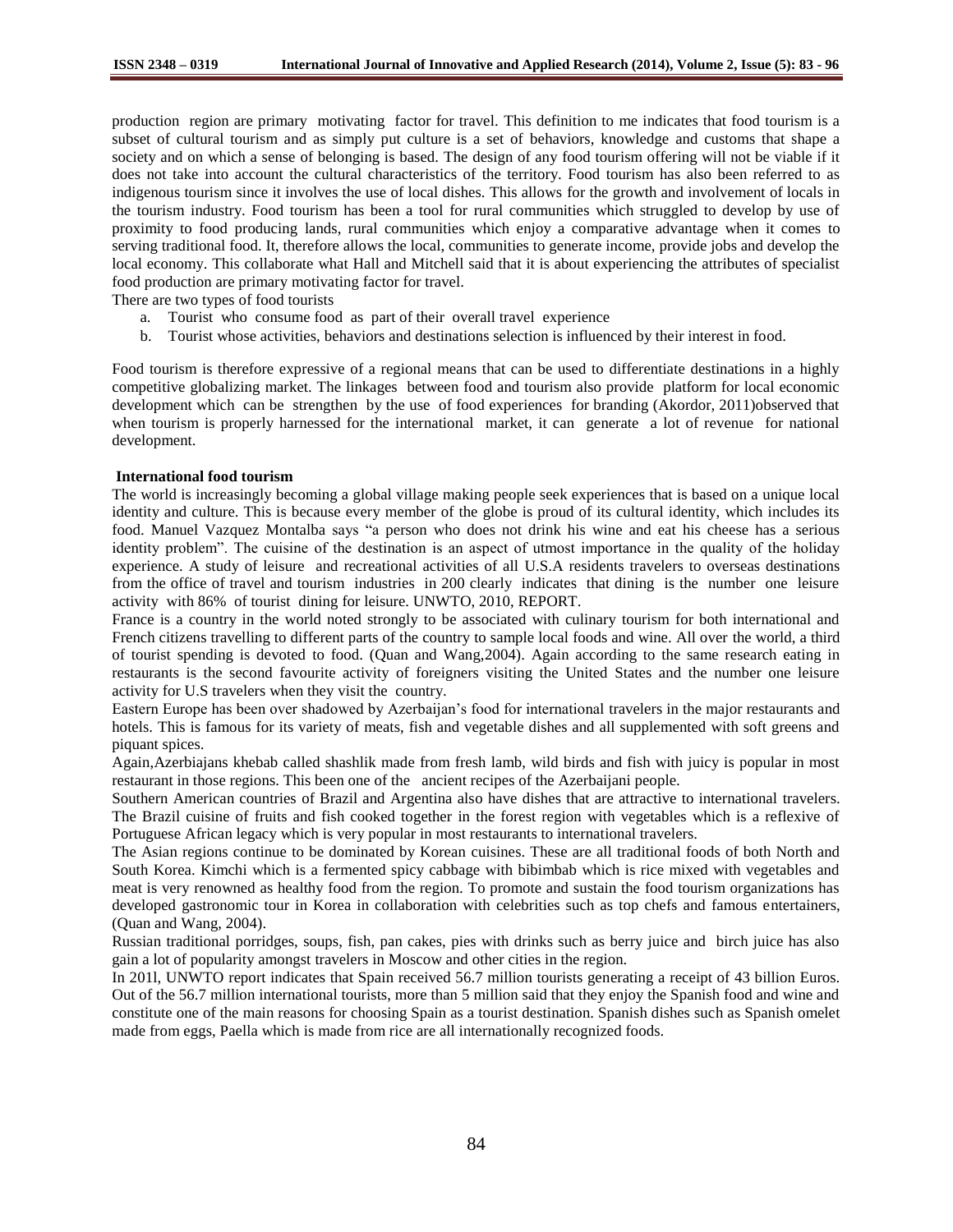## **Food tourism in Africa**

Africa is the second largest continent in the world with over 54 countries. The diversity of culture and its natural resources also reflects its types of recipes. From the continent for culinary tourism Northern African countries based on its location has recipes with a lot of species from Arabian world such as ginger. Egyptian dishes such as Baba Ghannoug which is made of egg plants, chickpeas, lemon juice, salt, pepper and oil and that of kessiah which is a milk of yogurt savoury pudding made with flour sometimes seasoning with fried onions, with boiled chicken. Eastern Africa is home to people who rear cattle, sheep and goat. The dishes are also a collection of corn, rice, lentils, pickles and meats. Ethiopian food known as Enjera is very popular around East Africa is made of pan cake, leavened bread from corn, Sorghum and or barley mixed together with meal.

Central Africa has most of its foods made from heavy starchy with a lot of animal meat such as crocodile, antelope and others. In the Democratic Republic of Congo, Kwanzaa is one of the popular foods and extends to all other regions. It is made from okra, black eyed peas and pea nut soups eaten with rice or bread.

The Southern African region is dominated by South Africa dishes. Tripe is a traditional dish made from treated flavoured potatoes and fried onions. Morocco is also made from a combination of spinach with butter, braised onions into maize porridge. Another popular food in South Africa is chakalako which is a spicy relish served alongside a main course. It is made from carrots, green pepper, sliced onion, vinegar,chilli and comes up with a strong flavour

#### **Food tourism in Ghana**

Ghana, located in the tropical West African region is home to a lot of tuber crops and heavy starchy food with a lot of meat and fish. The popular stable food is fufu which is a crashed cassava or yam served with soup. Kenkey and banku made from fermented maize.

The mill and usually served with tomatoes, reddish sauce with fried fish. Another common food is that of jollof rice which is rice cooked with tomatoes sauce and meat or fish. There are some peculiar foods associated with each region or geographical area.

Greater Accra region is the smallest regions but the most populated region in Ghana. As the capital of the country, it still remains a cosmopolitan region with it indigenous tribe which is known as the Gas accounting for only 12% of the population. The Gas in the region has traditional foods which are the populous foods in the region. Banku or kenkey made from fermented corn dough, with pepper and fried fish or okro sauce is one of the commonest foods in the region. Another one is that of the fried yam with turkey tails referred to as chofi and hot spicy pepper.

The Western region of Ghana is home to predominately Akans. Some of the commonest foods are Akyeke with Avocado pear, fufu with light soup or palm nut soup with snails or bush meat. The Volta region is noted for Akpele made from corn with okro soup, fufu with palm nut soup, Abolo with shrimps.

The three Northern regions of Upper East, Upper West and Northern region have the same food in common. Some of the popular foods are Tuozaafi popularly called TZ which is made from millet and Green leaves soups. Also the regions have another food called Tubani which is made from beans or cowpea with shea nut oil and pepper. Another common food is koko which is millet or corn porridge eaten with koose which is fried beans balls. The popular drink/beverage is pito which is brewed from millet.

The central region of Ghana has Fante dorkunu or kenkey which is fermented corn with fish or gravy. Also have Fante-fante which is palm oil stew with small fresh fish with either yam or Fante kenkey is also another popular food in the central region of Ghana.

## **Food tourism in Brong-Ahafo region**

The Brong-Ahafo region of Ghana was created in 1959 out of the then Ashanti region of Ghana. It covers an area of 39,557 square kilometers. It has Sunyani as its regional capital with Techiman, Dormaa, Yeji, Atebubu, Kintampo, Berekum, Wenchi and Nkoranza as some of the major towns in the region. The Brong-Ahafo region has a tropical climate with temperatures between22-24℃. It has two vegetational zones: the semi deciduous forest and Guinea woodland. The forest belt is noted for cash crops such as cocoa, coffee, rubber, tobacco and cashew making the Brong-Ahafo the third largest producer of cocoa in Ghana and a major source of timber. The Guinea woodland area which covers Techiman, Kintampo, Nkoranza, Prang and Kwame Danso are noted for yam production whilst the region produces other crops such as maize, cassava, plantain, cocoyam, rice and tomatoes, garden eggs and pepper. This has influence tourism in the region especially the evergreen natural environment with cocoa, coffee and Cashew plantations a delight to watch.Again the with the region"s economic activities dominated by Agriculture food tourism has been greatly enhanced and makes the region to have comparative advantage over others in food tourism.Cassava and plantain together with other vegetables which are in abundance and cheaper in the region is used in the preparation of fufu and soup which is one of the staple and commonest food which is one of the food tourism attraction in the region. The same way cocoyam leaves and plantain is used in the preparation of Ampesi and palava sauce another common and food tourism attraction in the region. The Ethnic composition of Brong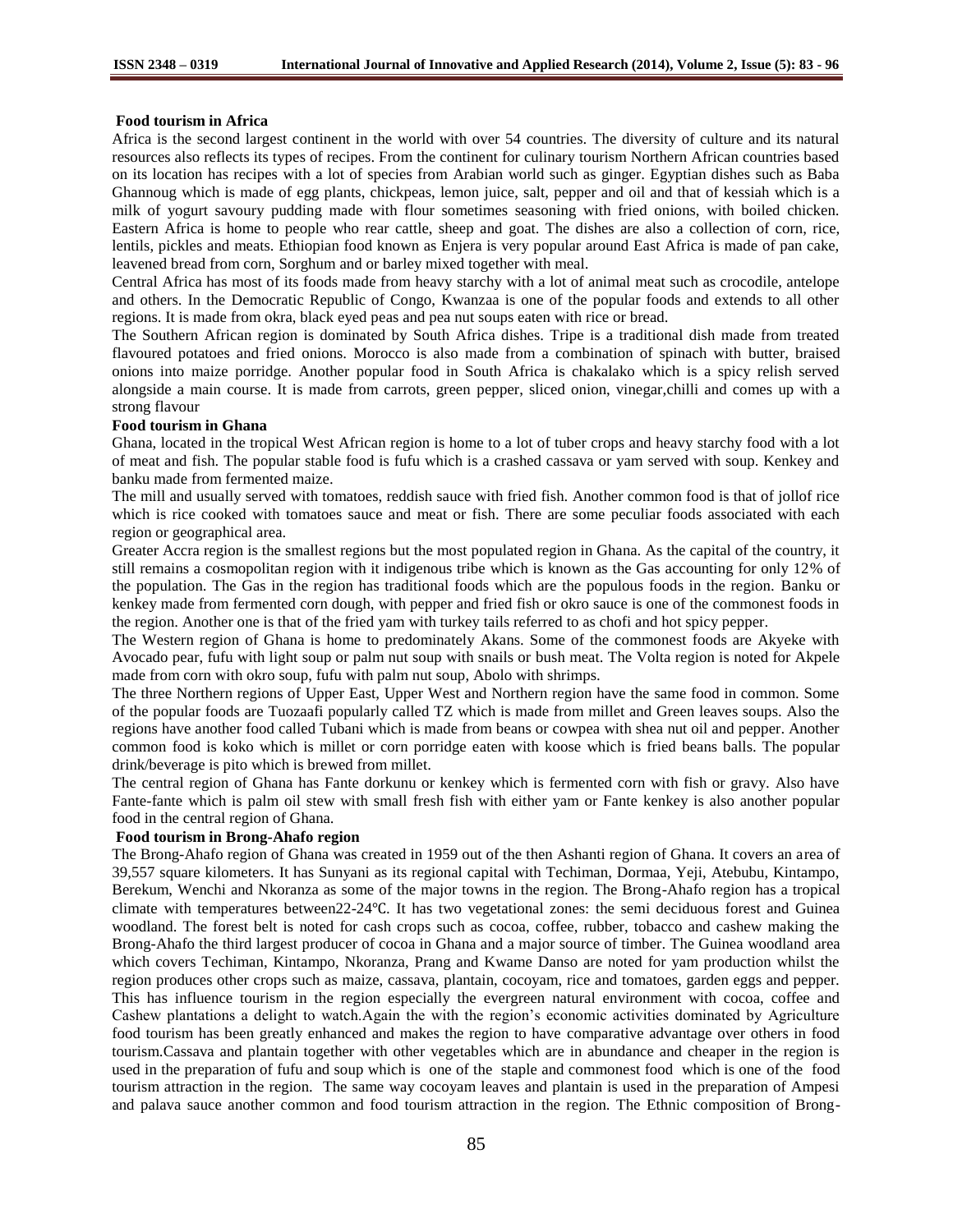Ahafo is predominantly Akans constituting about 62%, including Brong"s Ashanti, Banda.Mole-Dagbani groups constituting about 16 % namely:Frafra, Dagombas and Mamprusis with the list being other minority tribes such as Wangaras.These has influence cultural tourism activities such as festivals which are mostly celebrated annually. The Wangaras celebrate the kuribe Festival in Kintampo, The Appoo yam festival celebrated in Techiman and the people of Bechem celebrate the Adekyem festival. Again another form of annual religious tourism in the region is the Tijaniya Muslim sect has their annual pilgrimage to Prang for a religious Koranic Reading.

The Brong-Ahafo has a number of tourist attractions ranging from Eco-tourism through to Heritage tourism. There are three very beautiful water falls in the region, the Kintampo waterfalls, Faller waterfalls and the Pumpum falls. The region also play host to the Buabeng-Fiema monkeys sanctuary where monkeys live happily with human beings. Other attractions in the region include Tano-Boase Sacred growth which is the first settling place for the Bono people and the Bui national park.

# **Some types of food in Brong - Ahafo**

The most popular types of food in the region are detailed below:

 **A.Fufu and Goat Light Soup** Ingredients Cassava 1big Plantain/cocoyam 2fingers/3medium Method of preparation

- 1. Peel and wash cassava and plantain. Wash severely to get rid of sand or soil.
- 2. Put cassava first in a cooking pot. Add plantain or cocoyam, cover with plain polythene.
- 3. Boil for 20 minutes or until soft but no mashy.
- 4. Remove from fire, drain liquid and allow it to cooling for 3 minutes.
- 5. Pound cassava and plantain separately in a mortar whiles turning to get the soft and smooth ball without lumps.
- 6. Shape into sizeable balls into bowls.
- 7. Serve hot with soup.





Picture of Fufu and light Soup, source: Author's field survey (2013)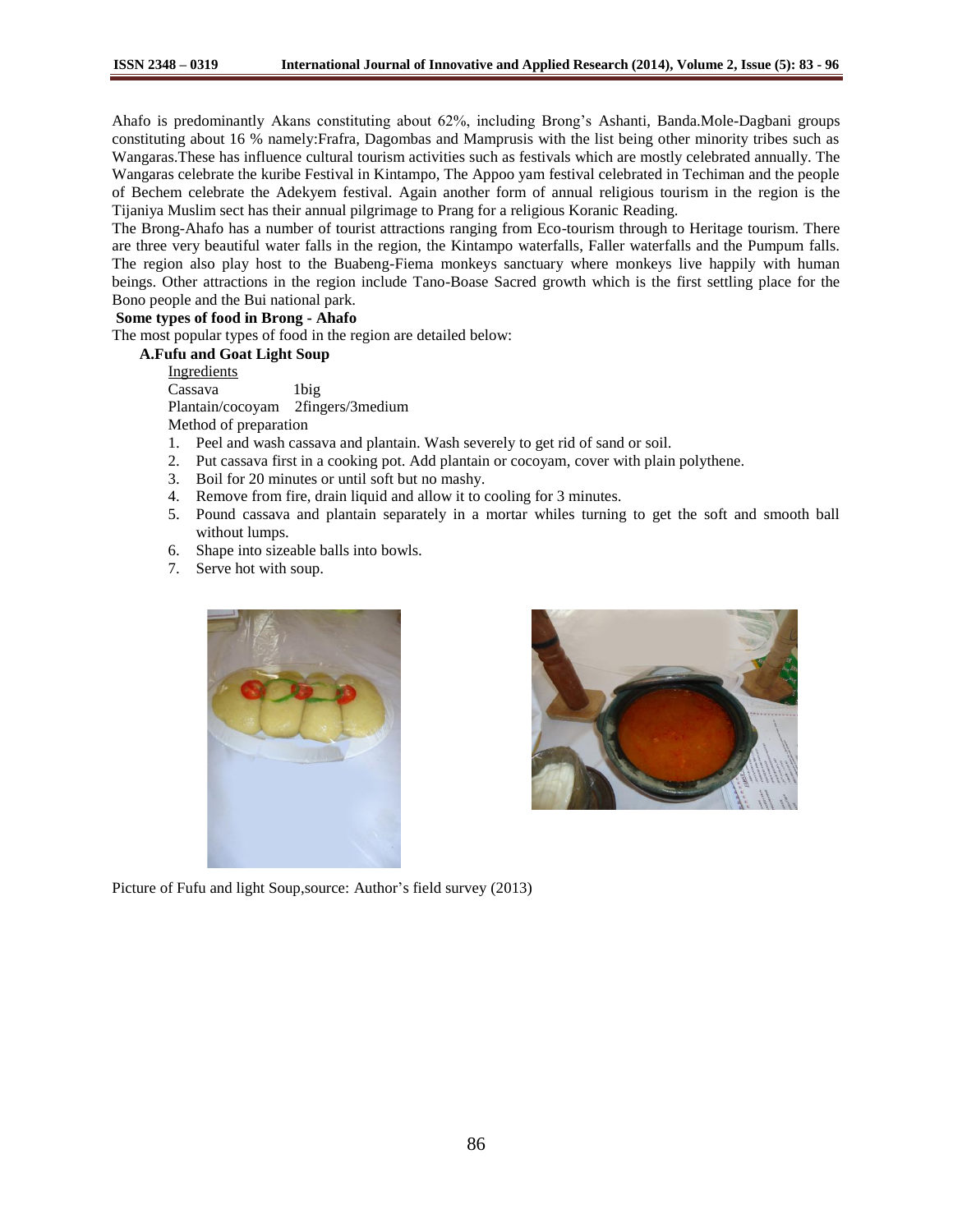### **B.Apapransa and crab stew**

#### **Ingredients**

Maize flour (roasted) 1cup Leftover palm nut soup with crabs or Palm oil gravy Palm nut soup Palm Nuts2cups Meat- 500g Onion- 1 medium Tomatoes-2 medium Pepper and salt to taste Smoked fish (optional) – 1 Stock cube 1 Crab 2

## **Method of preparation**

- 1. Boil and pound palm nuts
- 2. Strain and add to steamed seasoned meat and crab cook or a low heat.
- 3. Add ground onion, tomatoes and pepper. Wash and add smoked fish (flaked).
- 4. When done, fetch some down, add roasted maize flour and stir to mix in the soup.
- 5. Add the left over soup to mix into the right consistency. Do not make it too soft.



Picture of Apaparansa, source: Author's field survey( 2013)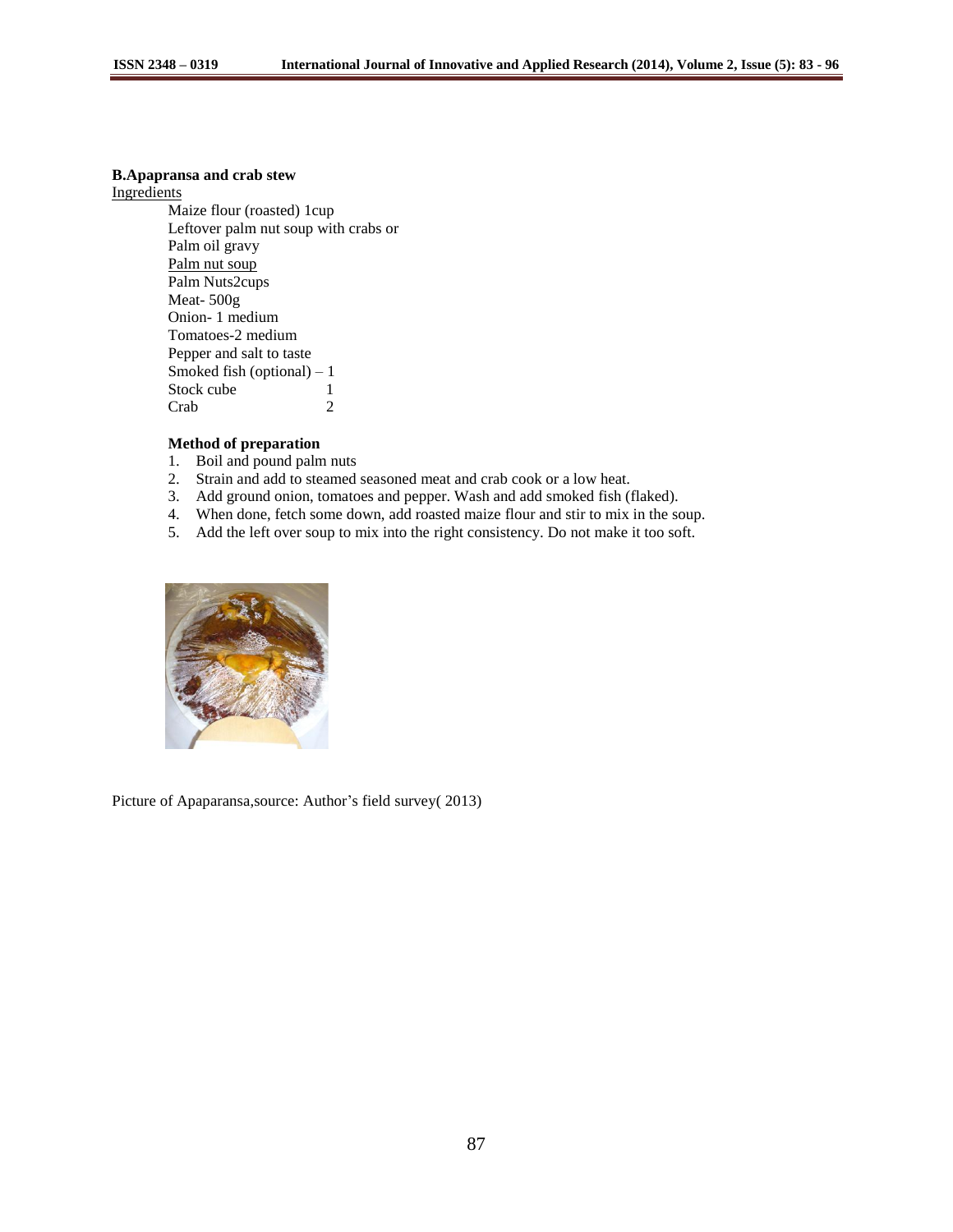## **C. Ampesi and Palava sauce**

| Ingredients                         |                            |
|-------------------------------------|----------------------------|
| Kontomire leaves                    | 1 bundle                   |
| <b>Fresh tomatoes</b>               | 2 medium                   |
| Salt fish (kobi)                    | 1 piece                    |
| Meat/smoked fish                    | 400g.                      |
| Onion                               | 1 medium                   |
| Ground agushi 1/4 cup (melon seeds) |                            |
| Palm oil                            | $250ml$ $(\frac{1}{2} pt)$ |
| Water                               | $\frac{1}{2}$ cup          |

## **Method of preparation**

- 1. Wash and cut meat into pieces or flake
- 2. Season with cube, salt and pepper and simmer gently. Fry slightly.
- 3. Wash and slice onions and tomatoes
- 4. Fry the onion and salt fish in the oil, add the pepper and tomatoes and continue to simmer
- 5. Add salt to the ground melon seeds and blend with a little water before adding to stew. Do not stir till set or curdle
- 6. Add the meat or fish and continue to simmer
- 7. Remove unwanted parts of the leaves, wash and shred, add to the stew and add enough water to the desire consistency and cook.
- 8. Leave to simmer until well flavoured and the meat is cooked (meat should be soft).
- 9. Serve hot with boiled yam, cocoyam or plantain (Ampesi)



Picture of Ampesi and palava, source: Authors' field survey (2013)

# **D.PlainEto/ Tonkontokon(Eto with okro)**

Ingredients Fresh okro (okra) 4 medium Plantain –  $(\frac{1}{2})$  ripe) 4 medium Pepper Momoni small size Salt to taste Onion 1 small Optional (roasted groundnut)

## **Method of preparation**

- 1. Boil plantain, grind pepper and onion. Smoke the momoni and add.
- 2. Add and mash the plantain. Mash and add the okro.
- 3. Season to taste.
- 4. Serve in earthenware bowl.

Note: With eto (plain), palm oil is added to give a colourful appearance.



Picture of eto, source: Authors' field survey (2013)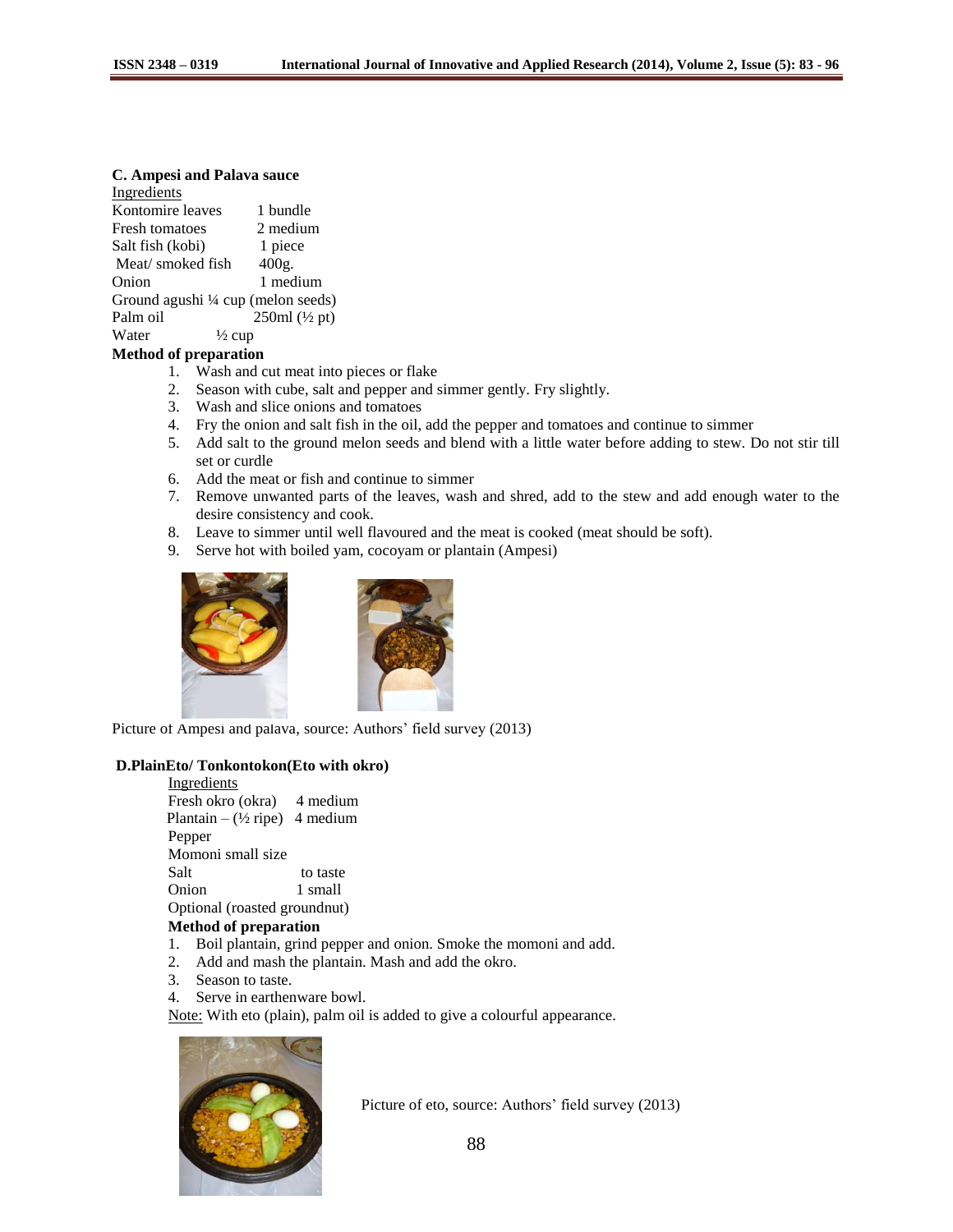## **Methodology**

 The data were collected from both primary and secondary sources. The primary data were obtained through both formal and informal interviews and the secondary data concentrated mainly on literature review.

#### **Literature review**

The secondary data were obtained largely through the analysis of the various documents relevant to the study. This includes Tourism the business of travel by Cook and Marqua,Contemporary Tourism: An international approach to tourism.

#### **Primary Data**

A trip was undertaken to most local restaurant known as chop bars in the major towns in the region such as Domaa, Chira, Kintampo,Techiman and Sunyani. Again hotels and restaurants in the region known to be patronized by both domestic and international tourists were also visited. Examples were Eusbert Hotel in Sunyani, Adjeiwaa Hotel in Techiman and etc. were all visited. In all, a total of 50 respondents, 10 from each of the centres answered the author"s questionnaire.

## **Focus group Discussions**

Four focus group discussions sessions were held with the following group of people:

- 1. Management and staff of the regional tourist board,
- 2. Management and staff of major hotels in the region,
- 3. Some tourists who visit the region and management
- 4. Staff of some local restaurants and bars in the region.

#### **Field trips**

Another key methodology was the field trips undertook at the various sites by the authors to some tourist sites, the local restaurants and bars as well as some hotels in the region, for first hand observation, information and pictures. Areas the authors concentrated included the following:

- The types of local dishes prepared in most hotels, restaurant and bars in the Brong –Ahafo region.
- Benefits of those involved in the preparation of local dishes.
- The use of profits from indigenous dishes business.
- Country of origin of the tourist who prefer local dishes.

#### **Interview with key Stakeholders.**

The key stakeholders" interviews were conducted with the food tourism establishment such as owners and staff in places such as Sunyani,Techiman, Dormaa and Kintampo.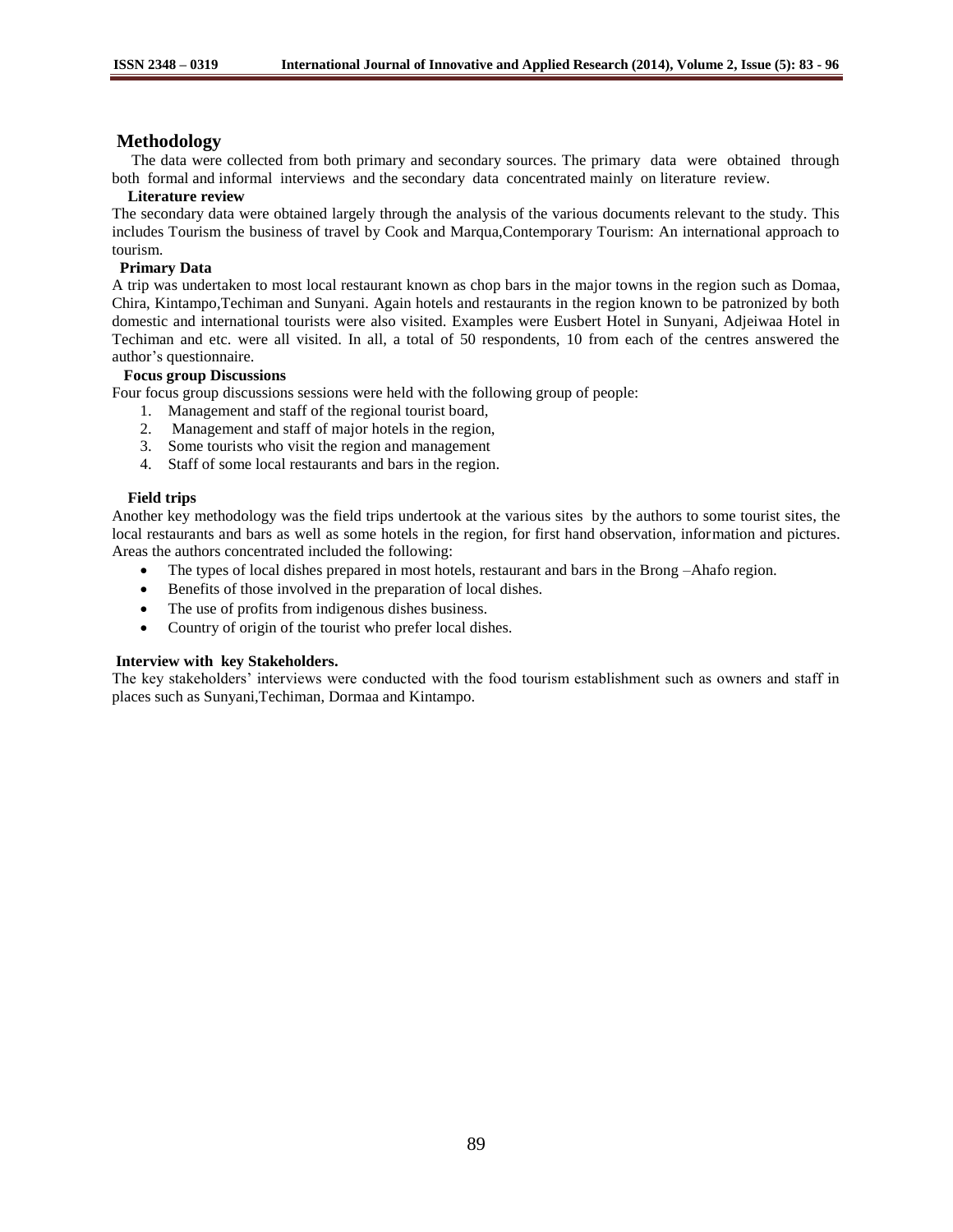# **Results and Discussions**

## **A. Preferred Food**

Looking at preferred food prepared by restaurants operators in the region as a way of boosting food tourism in Brong-Ahafo region, 200 questionnaires were administered on the types of indigenous dishes prepared by the restaurants. 164 questionnaires were retrieved. Out of the 164, 16 (10%) respondents prepare Ampesi and palaver sauce, 80 (49%) respondents offer fufu and light soup, 40 (24%) prepare plain boiled rice and jollof, whiles 28 (17%) respondents prepare banku and okro soup. This shows that fufu is the preferred dish prepared by restaurant operators.

Figure 1:



Fufu is the popular food in the Brong- Ahafo region and the most preferred food of the people hence the commonest food prepared in most restaurants in Brong – Ahafo.Again since cassava and plantain, the main ingredients for the preparation of fufu is very accessible and affordable, it will be easy promoting to tourists who visit the region.

## **B. Types of local dishes tourists prefer**

In looking at the types of local dishes preferred by the foreigners a total of 164 questionnaires were sent out, 60(36%) respondents said foreigners preferred red plantain with beans, 36 (22%) respondents said jollof rice, and 44 (27%) said fufu whiles 24 (15%) said Ampesi. This again shows that foreigners like red plantain and beans stew, followed by fufu.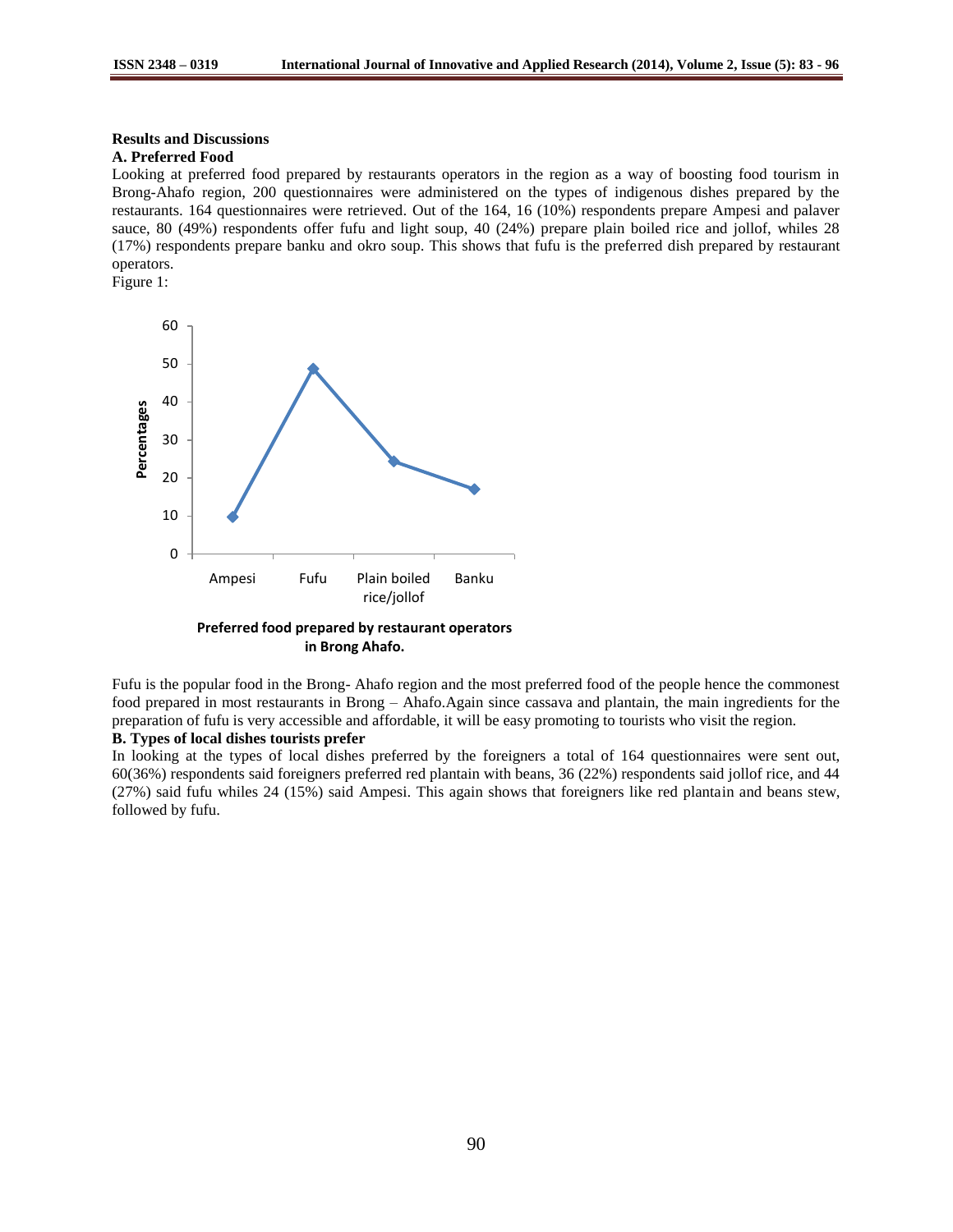

Red plantain and beans is the most preferred food by tourist as ain dicussions with some white American tourist agreed and statedthat it is very spicy food , and comes with food flavour and the colour itself too is very attractive.Again some hotel restaurants and bar operators said it is very affordable and accessible and also easy to prepare in the Brong –Ahafo region. It being the top preference amongst the tourist means it is easy to use as a means of enhancing tourism in the Brong- Ahafo Region.

#### **C. Reasons for the preference of food.**

The reasons for the preference of food by tourists, out of a total of 164 respondents, 80(49%) stated that the taste of food, 58(35%) said for variety and 26(16%) said the dishes are nutritious. This again shows that our Ghanaian dishes are tasty.



This is an indication that majority of people who prefer indigenous dishes from the region do so because it taste so well. Therefore when promoted it is going to be much easier since majority of the people will not be looking beyond taste which can easily be sustained.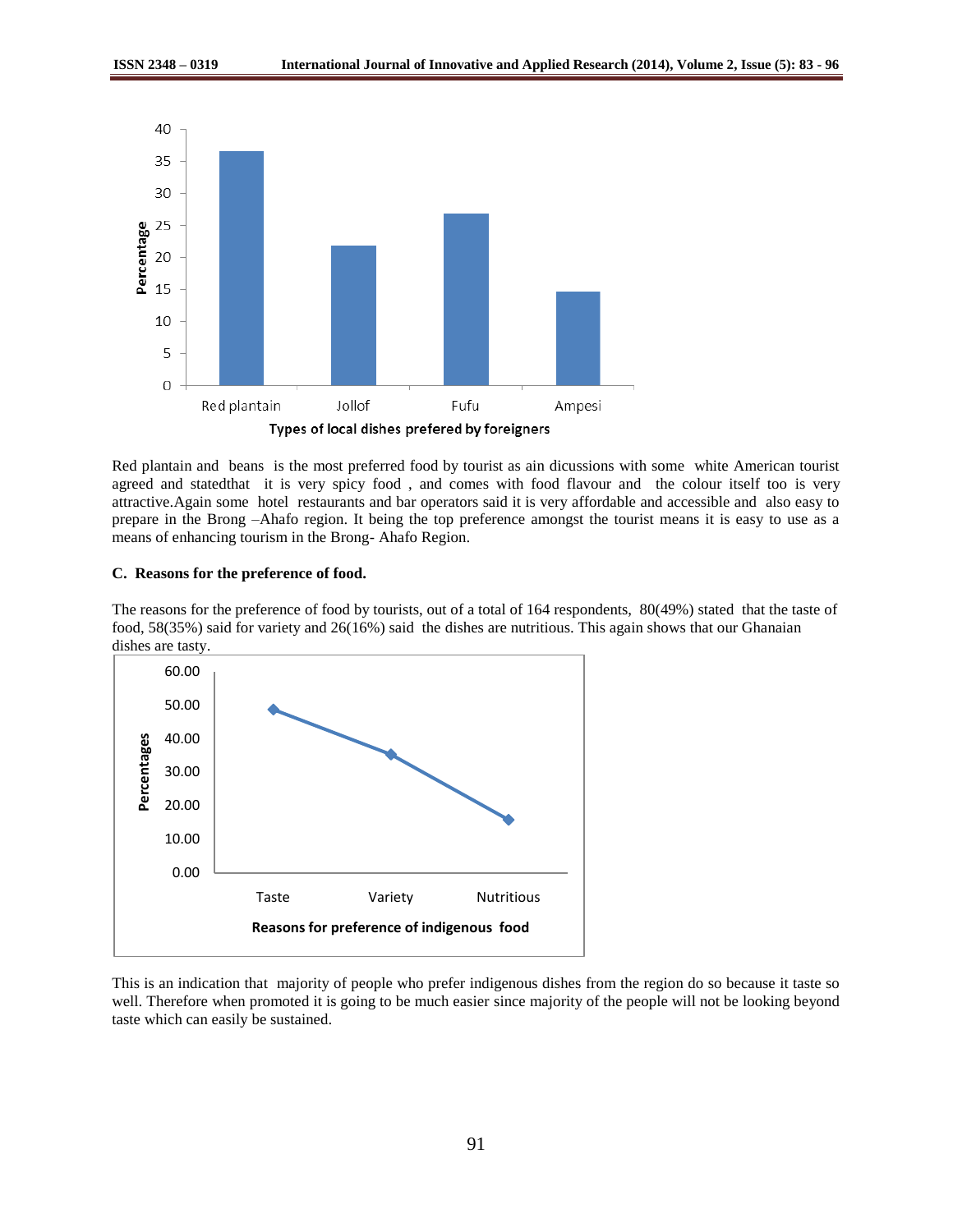#### **D. Reasons for visiting the Brong-Ahafo region**

Looking at the responses, 30 respondents attributed their visit to educations, 28 on holidays, 15 to learrn about the culture of the Brong-Ahafo, 75 stated to visit tourist attraction, 7 responded to seek for jobs and 45 responded to due to the hospitality nature of indegenous.





**REASONS FOR VISITING BRONG -AHAFO REGION**

What these means is that in all indigenous food which is part of the culture of the people the second highest reason attrcting people to the region. These also indicates that the Brong- Ahafo region has comparative advantage over other regions in terms of promoting indigenous dishes amongs tourists.

#### **Importance of food tourism to the Brong- Ahafo Region**

Food tourism all over the world is supposed to allow the indigenous people to participate in Tourism activities of the location. Food tourism in the Brong-Ahafo region will help boost the local economy through the creation of wealth for the local people who will be engaged in the industry. This will help grow the local or indigenous industry such as Agro processing companies located in most rural parts of the country.

Food tourism through its promotion allows tourist to access the cultural and historical heritage of the destination through tasting and experiencing the food. It therefore allows foreigners to taste Ghanaian dishes from the Brong-Ahafo region. Also historical sites such as Tano Boase will be visited by people who are there to taste the food and the same food tourist can purchase some souvenirs from local people to their family members in their various countries. This can be a boost for local artisans.

Brong-Ahafo region in its quest to promote food tourism will help take into account the emergence of new cultural values which will increase the richness and cultural diversity of the region. The various cultures emerging from other tribes such as Wangaras and their Kuribi festivals, the Dagomba fire festivals in the region.

Food tourism experiences in the Brong-Ahafo can also stimulate local development because tourism is high yield industry can extend the tourism season in the region through diversification which lead to an all year round tourism activities in the region there by diversifying rural economics will food crops farming such as yaw and cocoyam farming.

Food tourism if sustained is capable of addressing cultural and environmental concerns in the Brong-Ahafo region through the promotion of cultural tourism such as the celebration of festivals in Techiman and Wenchi, yam festivals in Badu and Wenchi and Kwafie festival in Dormaa, Berekum and Nsoatre. The recognition and positioning of these on the tourism map of the Brong-Ahafo region can be achieved through the use of food tourism as a tool. Again the growth and sustenance of the foods such as cashew, cocoyam plantain etc. will help protect the environment of the region.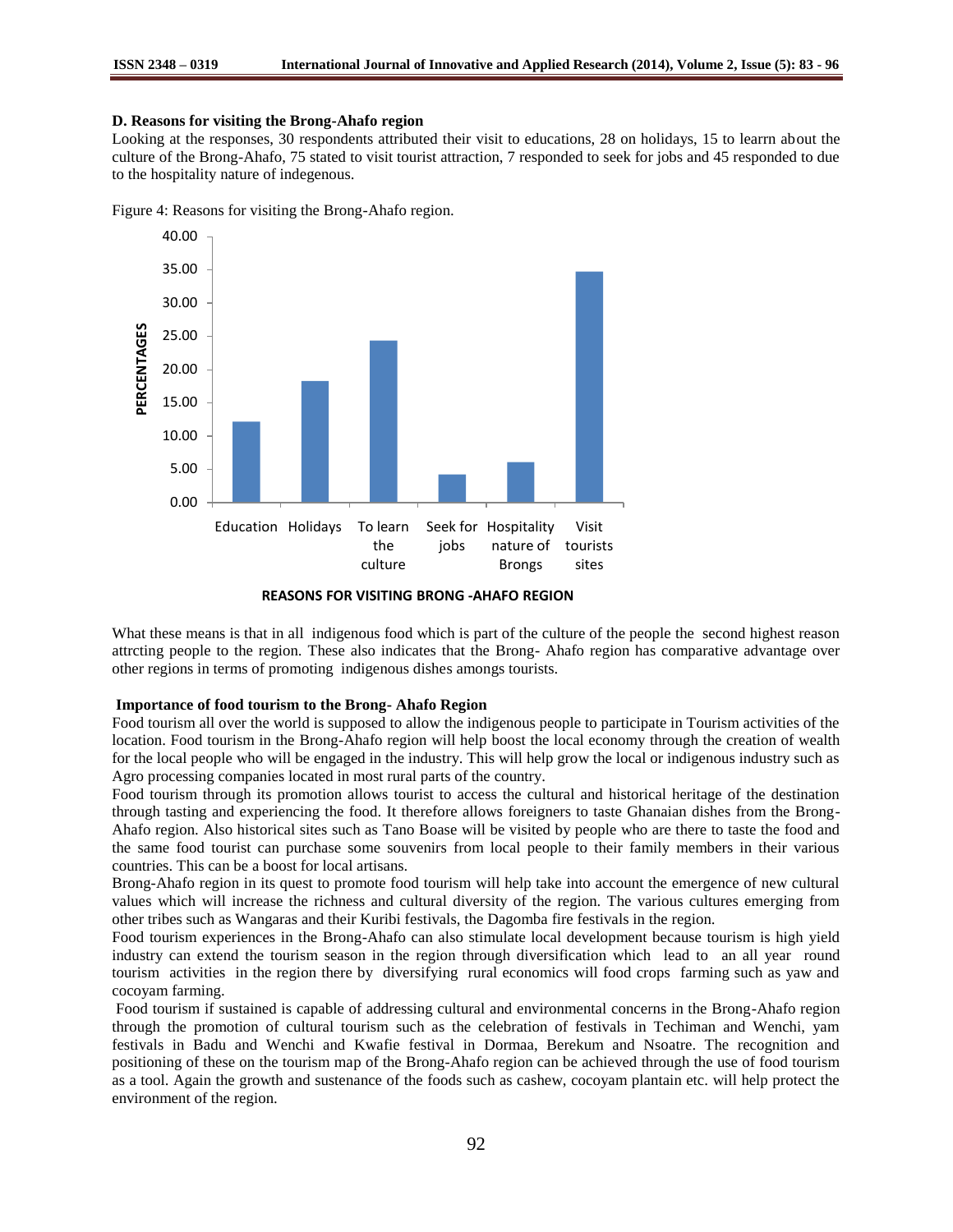Food tourism will lead to the exposure of the region as well as recognition of the local product in the region to international level. This is because tourists who visit the region will be inspired to gather information and compare in the international tourism market.

Brong-Ahafo region is one of the least developed regions in Ghana in terms of infrastructure. Food tourism will therefore be critical for infrastructural development in the region through the development of food productions and consumption points in the region.

Also food experiences can stimulate local development by extending the tourism season in the Brong-Ahafo region through diversity of the rural economy. The Brong-Ahafo region may not have to limit its self to the wild life in Buabeng-Fiema but may use its yam and other food stuffs in feeding tourists thereby expanding the local economy.

Food tourism can also make the Brong-Ahafo region attractive to other regions and sustain the local environment and the cultural identity of the Brongs and Ahafos people to give them that sense of pride and communality.

Brong-Ahafo region is regarded as the food basket of Ghana. The promotion of food tourism would increase investment in the region due to the labour intensive nature of food production .This would lead to job creation and stimulate growth in the agricultural sector.

Brong-Ahafo region still boost of arts and crafts works in places such as Yamfo noted for kente weaving, Asuaoye noted for Adinkra, Odumase and Tanoso noted for pottery. Since food tourism can be seen as creative tourism (Richard 2011) which allows tourist to develop their creativity through contact with local people, Food tourism would help encourage the expansion of these creative industry in the various towns and cities in the Brong-Ahafo region of Ghana. This would help improve the gross domestic products of the region and the country as a whole.

## **Challenges faced by food tourism in Brong – Ahafo Region**

The Brong-Ahafo is one of the rural regions in Ghana and therefore the food industry just like any industry faces a lot of problems. As a developing region, the food tourism industry is saddled with infrastructural difficulties. The region has poor roads to link the various food producing communities and the commercial centres where food is consumed on a greater scale. The most part of the region is not connected to the national electricity grade. This has not helped in the processes and preservation of food which is a cardinal point in food tourism industry.

Capital in Ghana and Brong-Ahafo in particular like most developing countries is very difficult to come by. Securing capital through bank loans has been difficult because of high interest rate and lack of collateral security. Most food tourism industry operators in the region are those on small scale such as local restaurants and bars. They are more vests in preparing indigenous dishes that does not deviate from its taste and value. However, they are not assessable to loans for expansion of their industries to meet the growing needs by tourists who visit the region for that unique regional taste.

Another aspect of the problem has to do with poor technological state of the region. Most communities do not have the technical knowhow in the preservation and preparation of food. The food industry in the region still lack behind in the use of modern means of food preparation such as ovens, microwaves blenders, grinding machines, boilers, fryers, bratt pans, mixers, salamanders etc., to prepare indigenous foods on large scale to meet the demand of local and international tourists. Again most food tourists" practitioners have not been exposed to modern means of food preservation in refrigerators and freezers.

High taxes in the sector have also led to the crippling of most players in the food tourism industry. The profit margin of food tourism operators in the Brong-Ahafo region such as restaurants, hotels and bars are too small that the subjection of a clear cut tax has led to the closure of a number of such businesses.

Competition from foreign dishes has been a key threat to the sustenance and growth of the food industry in Brong-Ahafo in particular and Ghana in general, foreign foods are easily prepared and less expensive due the cheap nature of its content which are fertilizer grown and subsidized from the western world as a way of creating employment for their farmers and making the developing countries like Ghana unemployed and dependent. The naturally grown indigenous crops are used in the preparation of local dishes. For example snails and local chicken are expensive compare to the imported poultry products and polished rice which are cheap and not nutritious.

Practitioners in the industry lack the necessary competence in the educational and training skills needed. Most have not had education up to the basic level to help in stock taking, marketing as well as customer communication in order to maintain their clients. The food tourism industry in the region therefore finds it difficult to grow. Also must lack the necessary idea for expansion and the business collapse right after his/her death.

The unstable nature of Ghana"s economy is also another difficulty faced by the food industry in the Brong-Ahafo region. The unstable prices of food stuff affects prices of food consumed by the tourist. This leads to fluctuations in the prices of the food. The fluctuation in the currency exchange rates means that naturally prices of indigenous food will change leading to surprise by tourist.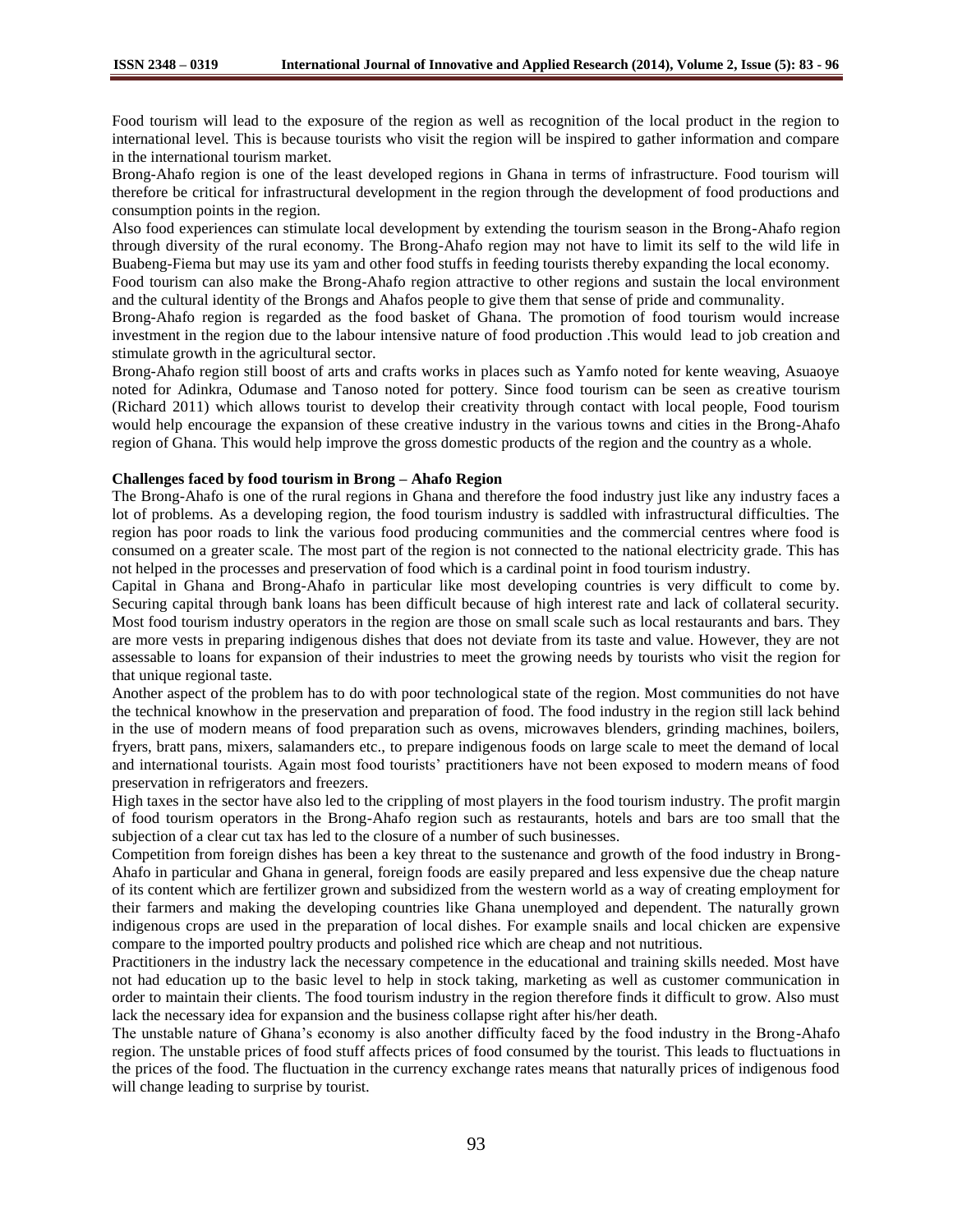Another very important issue has to do with and security. The environments under which some of these crops are grown are questionable. Crops such cocoyam leaves used for palaver sauce and other vegetables are normally grown near gutters which are unhygienic. Again the preparation of local dishes such as fufu, banku, tuozafi sometimes do not meet international hygienic conditions. This makes it difficult for international tourist to accept and consume such indigenous dishes.

Figure 5:

## DIAGRAM ON THE BENEFITS AND IMPORTANCE OF FOOD TOURISM

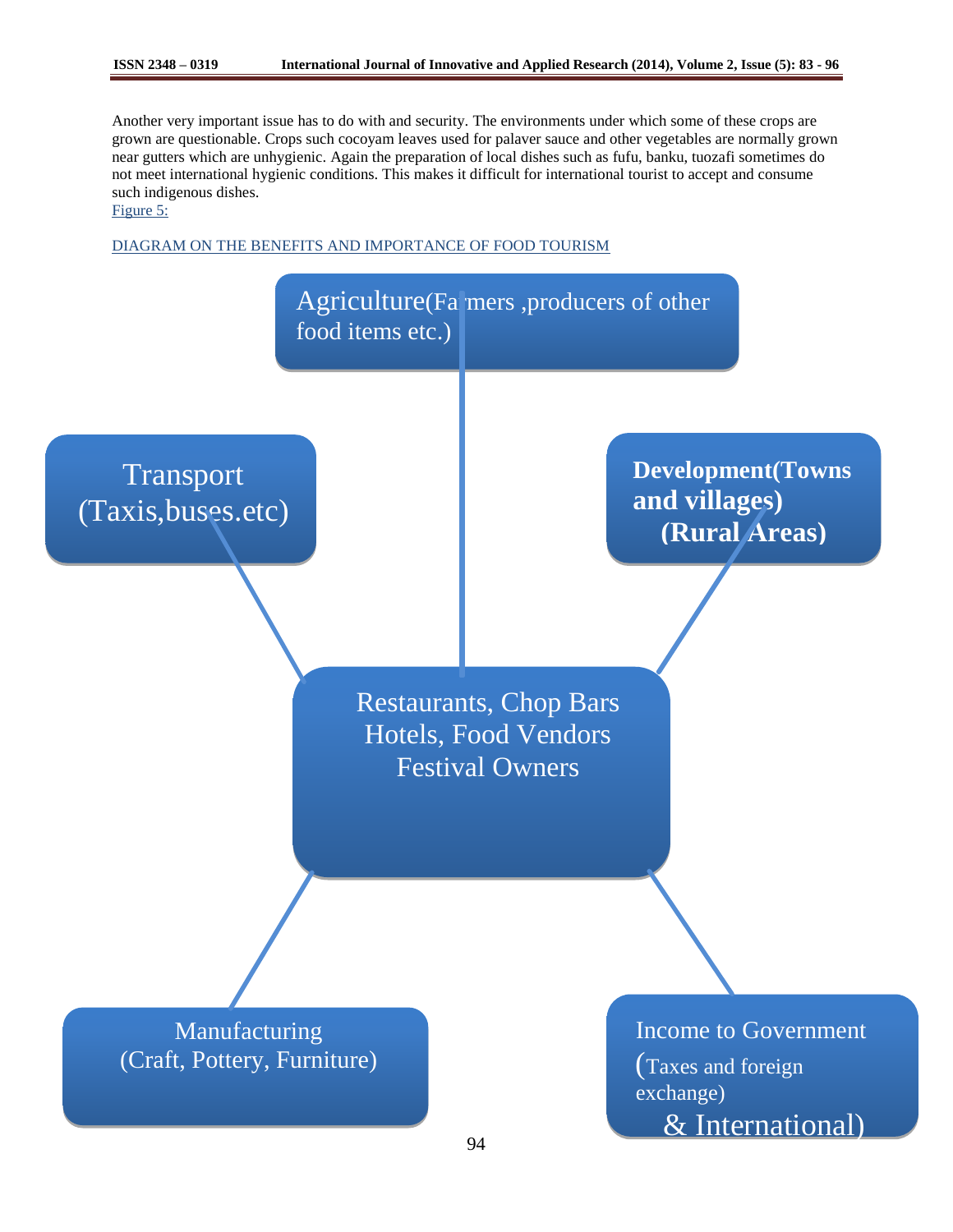# **Recommendations**

As one of the emerging and ever-growing industries with the potential of transforming the economies of most rural communities in the Brong-Ahafo region of Ghana recommendations for its improvement will be a step in the right direction are long overdue. The first thing that the sector needs is the proper and reliable laws and regulations from the local or district assembles that represent the central government in that region. A number of these restaurants bar and hotels that are into indigenous dishes are normally located in the rural parts where monitoring and evaluation to see to the adherence of the industries laws and regulations are absent. The authority invested in the government can influence the tourism industry"s efficiency through various governmental sectors dealing with tourism matters at national, regional and local level.

Effective education and training of human resource base of the sector by governmental and non-governmental agencies can also help improve the performance of the food tourism sector in the Brong-Ahafo region. This can be through training workshops and seminars to train practitioners in the restaurants, bars and hotels in the region on how to prepare and serve indigenous dishes in a hygienic and acceptable manner.

Again there should be a strong collaboration between indigenous food operators such as bars restaurants and hotels and that of formal educational institutions such as universities polytechnic and technical and vocational education in the region. For example Sunyani Polytechnic and Catholic universities just to mention a few may collaborate with industry to achieve the maximum results.

Promotion, marketing and branding of indigenous dishes that are associated with the region could go a long way to make the rest of the world know the uniqueness of the dishes and their nutritional values. The creation of a brand name through vibrant promotion of the food industry in the Brong-Ahafo region in both international and national levels by exhibition, broadcasting, flyers, and brochures could in a way help to up lift the image of the food tourism industry in the region.

The safety and security of the food tourism industry in the region needs to be ensured. This can be done through setting up standards for the industry to live up to. It can range from preservation, preparation, environmental safety and taste.

Again Brong-Ahafo region is agricultural base. It is therefore prudent that there should be an effort to integrate technology transfer and innovations in both the preservation and preparation of indigenous dishes in the region. There can be research centres in the districts to coordinate the establishment of appropriate technology food processing centres such as food pounding machines, ovens for preservation and bread and other food that are associated with indigenous dishes.

# **5.0. Conclusion**

The Brong – Ahafo region as an agricultural base region and noted as the food basket of Ghana needs ways of making use of its naturally endowed resources to maximize the use of its food. Therefore, enhancing food tourism in the region would be a step in the right direction to use food tourism as a vehicle for economic growth that will turn the economy of the region round for the better.